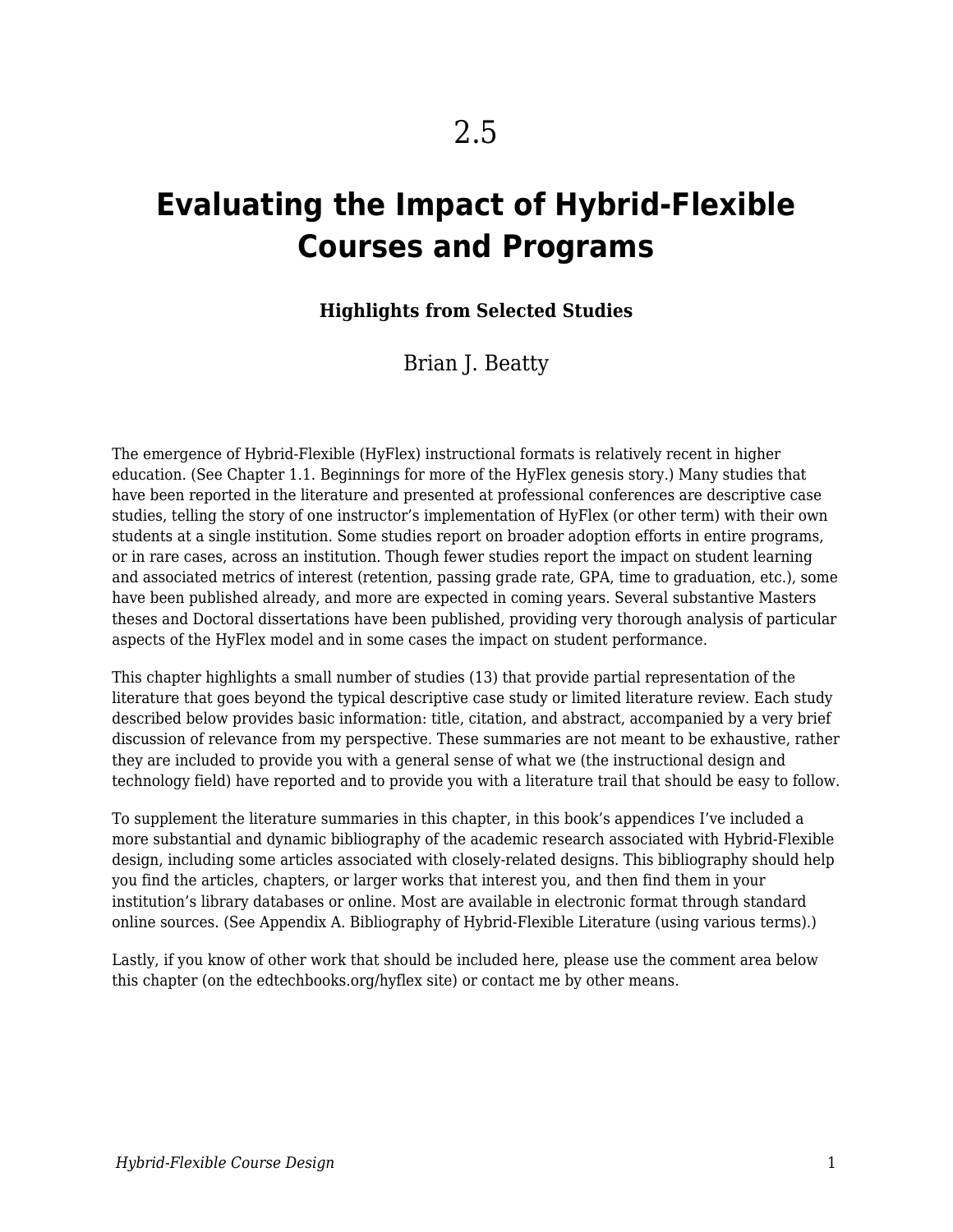# **2007: Student Participation in Small Graduate Seminar Classes**

Title: Hybrid Classes with Flexible Participation Options – If you build it, how will they come?

Beatty, B. (2007, October). Hybrid Classes with Flexible Participation Options – If you build it, how will they come? *Proceedings of the Association for Educational Communication and Technology International Conference*, Anaheim, CA.

#### **Abstract**

This presentation reports on the participation patterns observed in four graduate courses offered at a large, urban, public university in 2006-2007. All courses were taught by the same instructor. This instructor has been using hybrid teaching methods for more than a decade at several levels of public education, and recently developed a hybrid course design encouraging flexible student participation patterns – the HyFlex course. All students in this study were enrolled in a graduate program in Instructional Technologies leading to a Master of Arts degree. In each course, a mix of face-to-face and online students used a course website (hosted in an open source Learning Management System) to share files, access course information, review past class discussions in various formats, and engage in occasional topical discussions. In addition, online students had the option to participate in live online sessions using a synchronous web conferencing tool. All students were invited to participate either in face-to-face sessions or through online activities in any given week of the semester, depending on their needs and desires. Student participation mode (in-class or online) did vary considerably from week to week in each course. Most students reported that they valued in-class activities and static website resources more than synchronous online sessions or multimedia archives of synchronous (in-class or online) activities. Students felt a strong connection to the course instructor, and most students reported that they met or exceeded their learning expectations. The paper includes a sample of student comments regarding the HyFlex course experience, with a link to raw (aggregate) survey data (Beatty, 2007).

#### **Relevance**

This study was the first to report the results from a HyFlex course implementation (using the HyFlex term specifically) and focused on one of the most important aspects of HyFlex, understanding student participation patterns when students have legitimate choices among classroom, fully online, and any hybrid mix of the two. Limited to relatively small graduate seminars (average  $N=11$ ), the overall participation pattern is reported to be approximately 60% classroom, 30% online (all asynchronous for this study) and about 10% non-attendance. A major challenge reported in these classes was having very few students – on average – participating in online asynchronous discussions from week to week, potentially limiting the effectiveness of this instructional activity in supporting deep learning. The study also reports the results of a student survey administered at the end of the class, but doesn't break down survey results by participation group in any way. The anecdotal comments of students from the survey provide a range of opinions about the students' HyFlex experience, identifying both strengths and weaknesses of the course design from their own perspectives.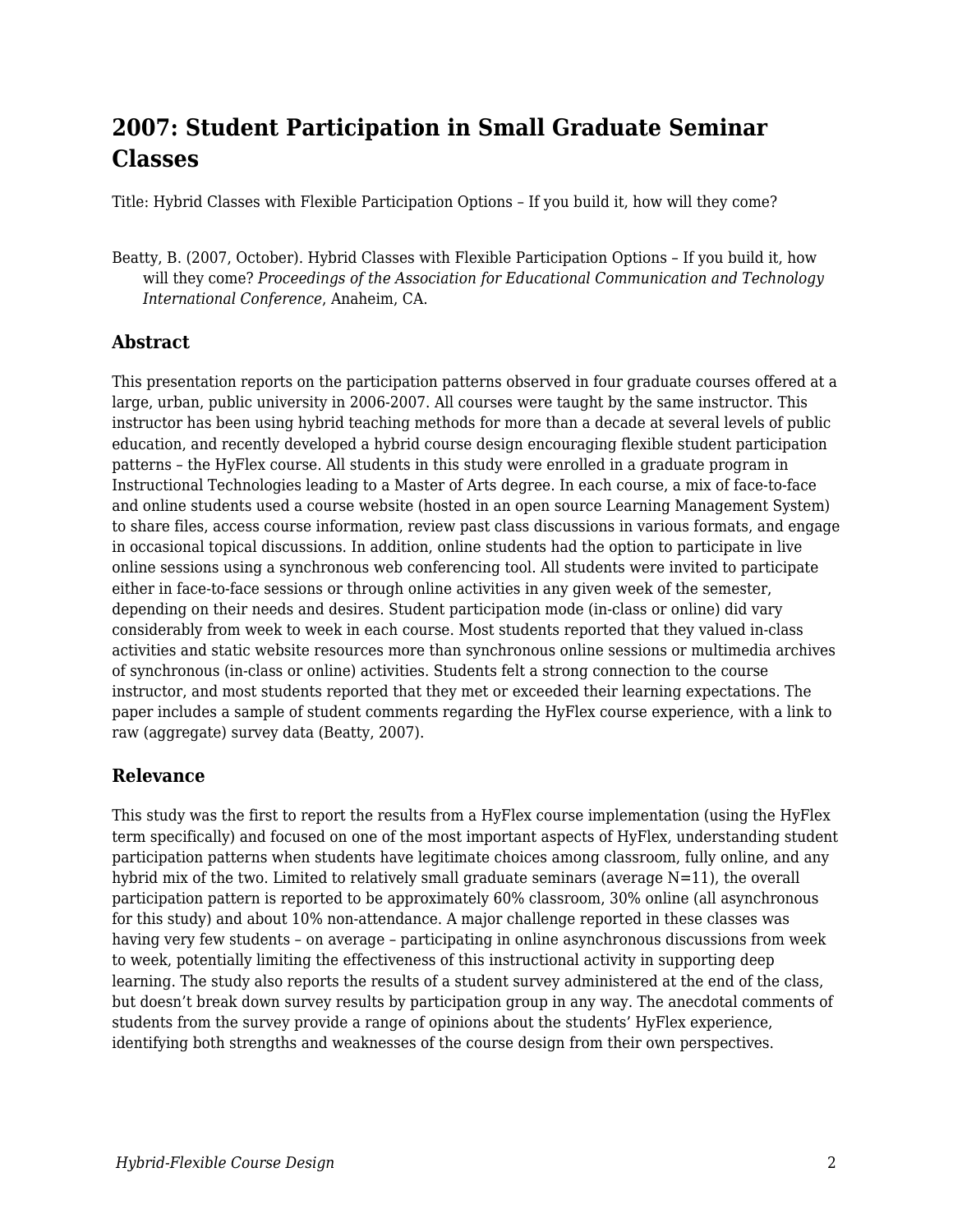# **2012: Managing Change: Implementing a Hybrid-Flexible type model in an institution**

Title: Beyond Blended Learning: A case study of institutional change at an Australian university.

Taylor, J. A., and Newton, D. (2012). Beyond Blended Learning: A case study of institutional change at an Australian university. *Internet and Higher Education 18*(2013) pp. 54-60.

#### **Abstract**

Higher education institutions that teach both on-campus and at a distance are challenged to provide all students with equitable access to learning. While the concept of blending or converging learning environments supported by technology and Internet use is common in Australian universities, institution wide implementation is rarer. This paper provides a case study of an Australian regional university that investigated institutional processes and teaching and learning approaches that would facilitate diverse students' equitable access to learning. This investigation identified facilitators and barriers to systemic implementation of blended learning. It was found that as teaching and learning environments are socially dynamic, strategic institutional change will only happen if there is a shared vision and energy that touches all parts of an organisation (Taylor & Newton, 2012).

#### **Relevance**

Though there are many case studies of Hybrid-Flexible type implementations in the literature, this study is unique in its primary focus on the institutional change aspects of a broad, multi-year implementation at a large public university. Using the term "converged learning" to label their approach to providing both online and classroom participation options for students, the authors tell the story of Southern Cross University's journey from offering traditional online, classroom and blended courses towards teaching in a single, converged mode that combines all three formats into a single, newly defined mode. A special focus on the change process will be interesting to administrators and others interested in guiding an institution toward and through a major change effort associated with implementing a Hybrid-Flexible approach (by any name). The Converged Delivery implementation framework provides a high-level view of an institutional approach that would work at many institutions, if there were interest and capacity for substantial pedagogical change.

### **2013: Student Performance in a Large Undergraduate Statistics Course**

Title: Student Choice, Instructor Flexibility: Moving Beyond the Blended Instructional Model

Miller, J., Risser, M. & Griffiths, R. (2013). Student Choice, Instructor Flexibility: Moving Beyond the Blended Instructional Model. Issues and Trends in Educational Technology, 1(1), 8-24. University of Arizona Libraries. Retrieved July 5, 2019 from [https://edtechbooks.org/-MkvN.](https://www.learntechlib.org/p/129818/)

#### **Abstract**

Due to the rapid increase in online course enrollments, online and blended education receives much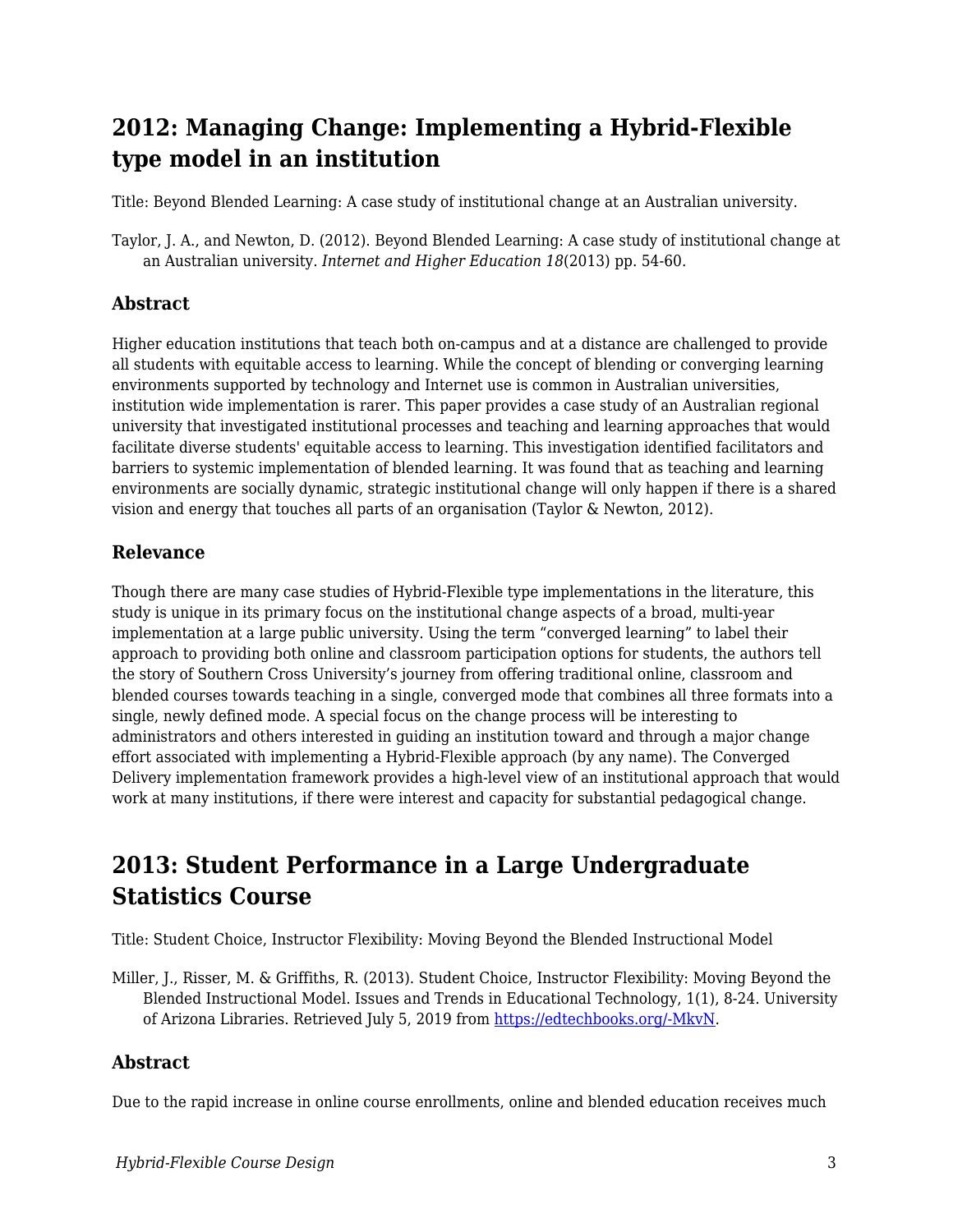research attention. However, a paucity of research exists for the Hybrid-Flexible (HyFlex) instructional model. This model allows students flexibility about how to participate in lecture and is geared toward providing students with educational choices and incorporating instructional technologies that mirror the personal technologies students use every day. This article outlines the development and testing of a modified HyFlex instructional model specifically designed for large, oncampus courses where students had three attendance mode choices (live online, face-to-face, or view a recorded session). To support curricular goals, the instructor implemented technology affording live lecture streaming, polling, and backchannel communication with negligible cost to students and little cost to the department. Highlighted results indicate the modified HyFlex instructional model had no negative impact on student performance in the class, both in overall learning and on individual grades. Furthermore, students greatly enjoyed the educational choices and overwhelmingly reported the incorporation of technology increased their participation in class and comprehension of course content. The authors discuss the findings, address study limitations, and offer suggestions for future HyFlex research (Miller, Risser, & Griffiths, 2013).

#### **Relevance**

This study investigated the use of HyFlex in a large  $(N=161)$  undergraduate statistics course, comparing student performance in one section of the course delivered using a localized HyFlex approach to student performance in two others sections of the same course, similar in all aspects except for the instructor. This study details the use of several instructional technologies designed to increase student engagement in the live (classroom and online) participation modes. Three goals described by the authors include (1) provide students with attendance options, (2) serve more students with less space, and (3) standardize student experience across all participation modes. The study clearly reports the HyFlex design implemented by the research team, and explains the research conducted with useful detail. The main findings of "no significant difference" in student performance among those using different participation modes supported their decision to offer the HyFlex section to increase student flexibility in terms of accessing learning without sacrificing academic achievement or rigor. This study also reports student self-reported satisfaction scores on the use of various technologies, the overall course design, and includes a description of anecdotal evidence gathered through student focus groups. The authors explain several shortcomings they experienced, including technical challenges and problems relying on student self-reports of participation. However, based on substantially positive feedback from students and the evidence that academic achievement was not lessened, the authors conclude that the HyFlex approach is a very promising design to serve students better, especially in large undergraduate courses.

# **2014: Student Performance in a Large Undergraduate Business Course**

Title: Academic Students' Satisfaction and Learning Outcomes in a HyFlex Course: Do Delivery Modes Matter?

Lakhal, S., Khechine, H. & Pascot, D. (2014). Academic Students' Satisfaction and Learning Outcomes in a HyFlex Course: Do Delivery Modes Matter?. In T. Bastiaens (Ed.), Proceedings of World Conference on E-Learning (pp. 1075-1083). New Orleans, LA, USA: Association for the Advancement of Computing in Education (AACE). Retrieved July 5, 2019 from [https://edtechbooks.org/-ysYq](https://www.learntechlib.org/primary/p/148994/).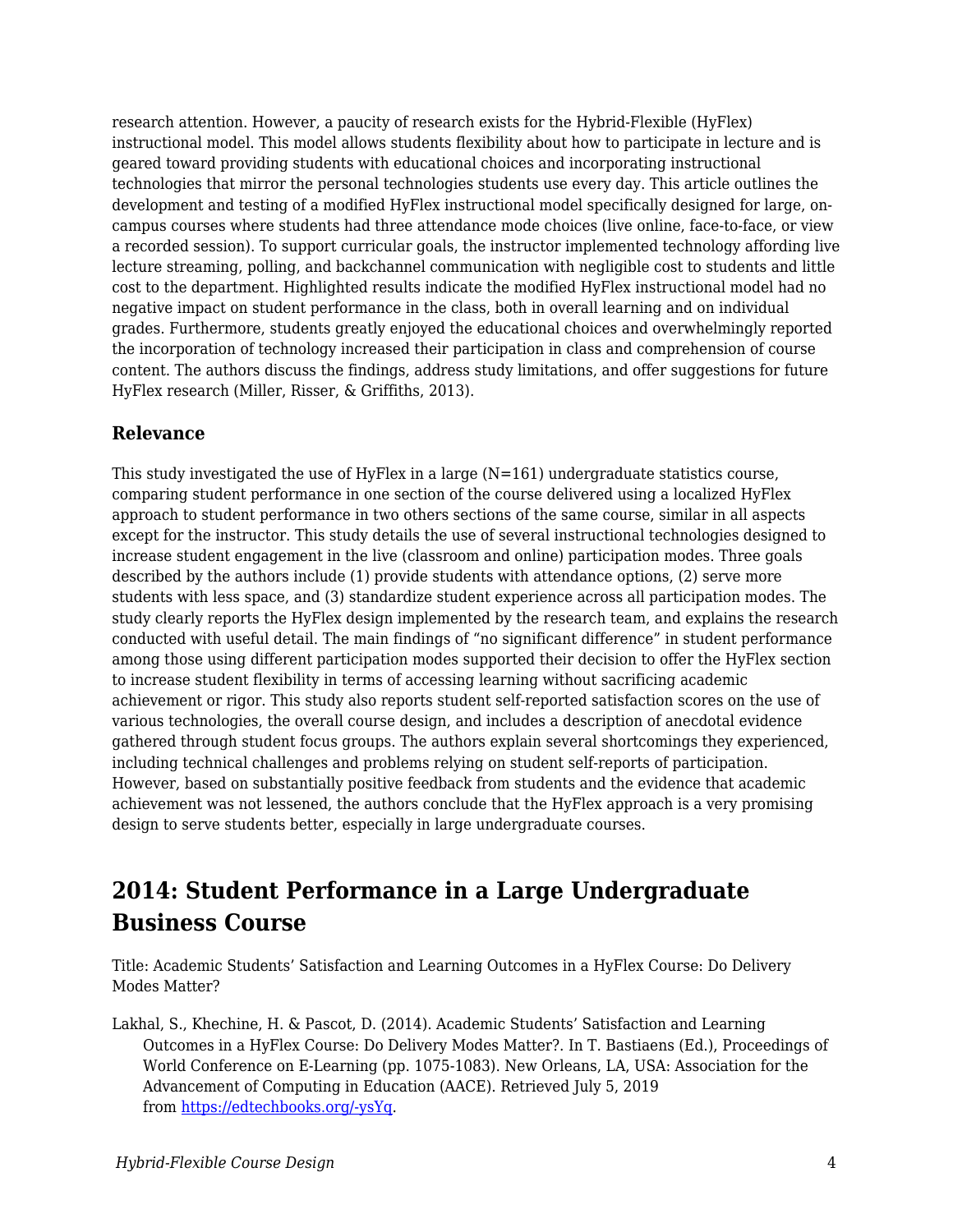The Hybrid-Flexible (HyFlex) design model is a course design model that combines Hybrid learning in a Flexible way, such that students can either attend face-to-face class sessions, participate online or do both (i.e. alternate between face-to-face mode and online mode), according to their needs and availability, without learning deficits. Student satisfaction and learning outcomes (i.e. academic performance) should be the same regardless of the mode they choose. The aim of this study is to address these issues. A total of 376 students enrolled in a HyFlex information systems course responded to an online questionnaire. One-way ANOVA tests results revealed that no significant differences were found between students who chose different delivery modes on satisfaction, multiple choice test, and written exam scores. However, significant differences were observed on continuous assessment scores. The discussion relates to the importance of conducting other studies on this particular design model (Lakhal, Khechine, & Pascot, 2014).

#### **Relevance**

This study investigated the effectiveness of a large undergraduate HyFlex course  $(N=439)$  as measured by self-reported student satisfaction scores (measured with 15 likert-like scale survey items; N=376) and student grades on three types of graded activity: multiple-choice tests, written exams, and continuous assessment (sometimes referred to as "homework assignments"). The researchers were testing for equivalency in these measures among four student groups defined by participation pattern. A unique contribution of this study is the way student groups are defined, using standard definitions of classroom, online synchronous and online asynchronous students that all allow for a small amount of participation mode variance (20-30%) and a fourth group called "hybrid" which includes everyone else. The authors report that student's self-reported satisfaction scores among the four groups showed no significant difference except for a small difference between synchronous online students and asynchronous online students in their agreement with the statement: "I am satisfied with the ease of use of the technological equipment during the course." ((Lakhal, Khechine, & Pascot, 2014) Interestingly, the overall satisfaction score for this item on the survey was 77% in agreement, so even though there were statistically significant differences, a large majority of students agreed that they were satisfied with the technology used in the course. The authors report that there were statistically significant differences between the academic performance measure for continuous assessment (homework assignments) of online synchronous students compared to the online asynchronous students, with the online synchronous students having better scores. No data is shared about the nature of the continuous assessment approach, specific grading process, or actual scores, so this finding is interesting but may not be very actionable for other instructors or designers.

### **2015: Student Performance in a Large Undergraduate STEM Class**

Title: Implementing flexible hybrid instruction in an electrical engineering course: the best of three worlds?

He, W., Gajski, D., Farkas, G., & Warschauer, M. (2015). Implementing flexible hybrid instruction in an electrical engineering course: The best of three worlds? *Computers & Education,81*, 59-68.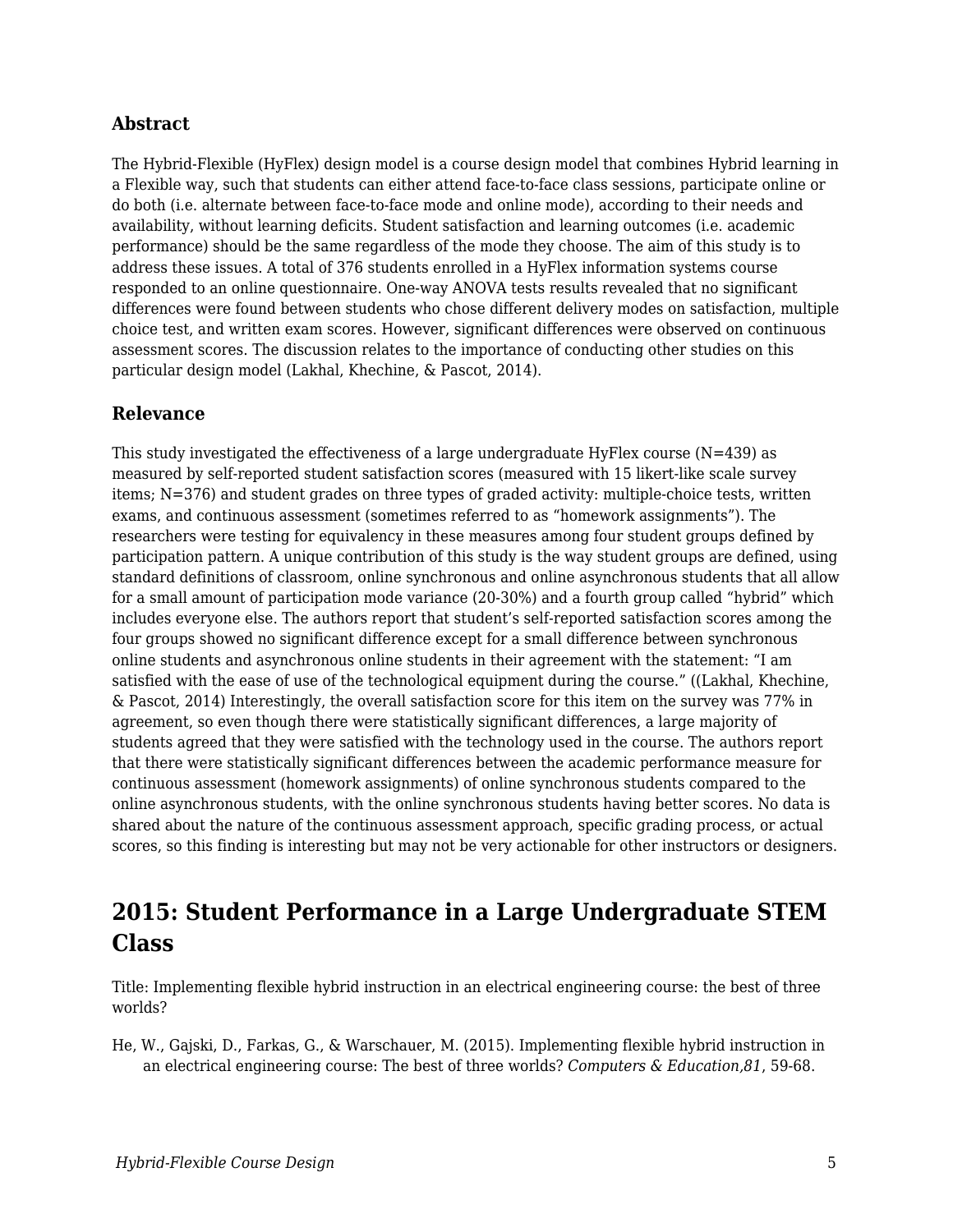This study explored a modified version of hybrid instruction, referred to as the flexible hybrid format, in a lower division electrical engineering course offered at a large public university. The objective of the study is to use longitudinal data to investigate the impact of class attendance, out-of-class study time, and motivation on student exam performance. Generalized least squares and fixed effects models were used in the analyses. It was found that class attendance was indispensable; it was associated with exam performance even when all essential course material was made available online and students generally rated the online instruction component to be of higher quality. The benefit of class attendance was then explained by the ICAP hypothesis and spaced learning practice and it was suggested that online education might be more effective in teaching relatively simpler contents. Outof-class effort significantly predicated performance in previous weeks, but not in the final period. The harmful effect of cramming was cited to explain this phenomenon. Hence, by implication, time management might be an issue in a flexible hybrid environment. Finally, motivation was found to be a robust predicator of performance and its effect was the strongest when the course was at its most challenging stage. Besides, the relationship between motivation and exam performance was likely to be bidirectional, as higher motivation resulted in better performance, which in turn further boosted motivation. Based on current findings, directions for future research were also suggested to verify our claims and improve our implementation (He, et.al, 2014).

#### **Relevance**

This study thoroughly examined the use of hybrid-flexible course design in a large  $(N=159)$ undergraduate engineering course; participants were largely male freshman students. The authors state that their rationale for their "flexible hybrid" approach was threefold: "(a) different students have distinct learning styles and preferences, (b) mismatches between instructional styles and student performances could hurt student motivation, and (c) multiple instructional channels support this diversity and hence potentially improve student satisfaction, motivation and performance." (He, et.al, 2014, pg.60) The findings summarized in the abstract above (and fully explained in the published article) support several emphases of HyFlex design discussed in Chapter 1.4. Designing a Hybrid Flexible Course, most importantly the need for designing an engaged learning environment for all learners, especially when learning is difficult. It's not enough to leave learners on their own to watch videos, read reference materials, complete problem sets and take quizzes online. This study suggests that in-class interactive engagement among students, TA's and the instructor contributed to superior performance on the most difficult exam in the class. This could be interpreted as evidence that one of the most important challenges to HyFlex design and implementation is ensuring that online students can be (and are encouraged to be) engaged in interactive learning experiences that lead to the achievement of important learning outcomes. Especially when learning course content is difficult, and motivation to learn may be low, additional effort from instructors (and TA's when available) to engage with online students may be helpful.

# **2016: Student Performance in Quantitative Graduate MBA Courses**

Title: A blended model: simultaneously teaching a quantitative course traditionally, online, and remotely.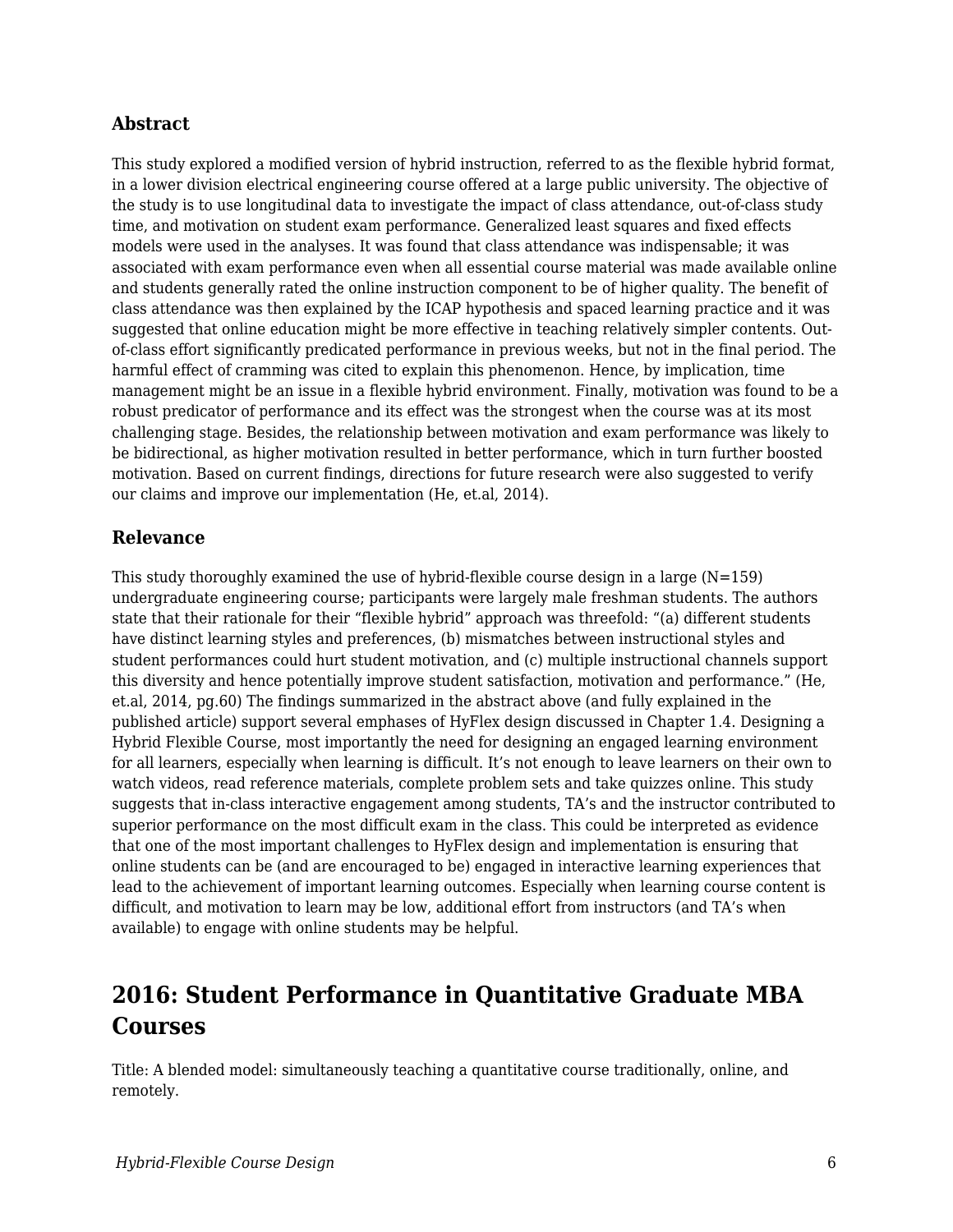Lightner, C. A. & Lightner-Laws, C. A. (2016). A blended model: simultaneously teaching a quantitative course traditionally, online, and remotely. *Interactive Learning Environments, 24*:1, 224-238, DOI: [10.1080/10494820.2013.841262](https://doi.org/10.1080/10494820.2013.841262)

#### **Abstract**

As universities seek to bolster enrollment through distance education, faculty are tasked with maintaining comparable teaching/learning standards in traditional, blended, and online courses. Research has shown that there is an achievement gap between students taking courses exclusively offered online versus those enrolled in face-to-face classes. In an effort to mitigate these observed differences, the School of Business faculty at the research institution investigated various course models to meet the needs of a diverse, non-traditional, and multifaceted student population. Ultimately, a blended course model for statistics and quantitative method courses was developed that allowed students to choose between online, remote (via interactive television), and traditional course delivery modes each week. This model is more flexible and agile than existing blended courses that have more static components. Multiple regression analysis,  $\chi^2$ , and  $t$ -tests are used to demonstrate the efficacy of our model in maintaining student performance standards (Lightner & Lightner-Laws, 2016).

#### **Relevance**

This study examined the student success in an MBA Management Sciences and Statistics course (a difficult quantitative course) at a large public university in the U.S.; students are largely nontraditional (average age 24 years, most working full time, many fully online). The rationale for using a HyFlex-type course was to "address the needs of the university's non-traditional students, while maintaining student performance levels comparable to traditional course offerings." (Lightner & Lightner-Laws, 2016, pg. 231). In other words, the authors report wanting to support student participation in the online mode (addressing the needs of non-traditional students) and close the achievement gap between online and classroom students (maintaining comparable performance levels). The results shared in this report include student performance in a single course offered five times during the study period (N-156). The student success measures showed that as just as many student completed the course successfully as before (approximately 90%) and that the achievement gap between classroom and remote or online students was effectively eliminated. (The historical achievement gap in student pass rate was reported at approximately 9%.) In this study, the authors conclude that classroom students performed just as well as before, and remote or online students performed significantly better than before, when they were constrained to traditional single mode instructional formats.

### **2018: Student Engagement in a HyFlex Program (Master's thesis)**

Title: Multimedia Students: Engaging across platforms. An Investigation of Student Engagement in the Media and Communication Master Programme at Malmö University

Meyer zu Hörste, H., and Vanderbeke, J. (2018). *Multimedia Students: Engaging across platforms. An Investigation of Student Engagement in the Media and Communication Master Programme at Malmö University.* Master's thesis at Malmö universitet/Kultur och samhälle (2018)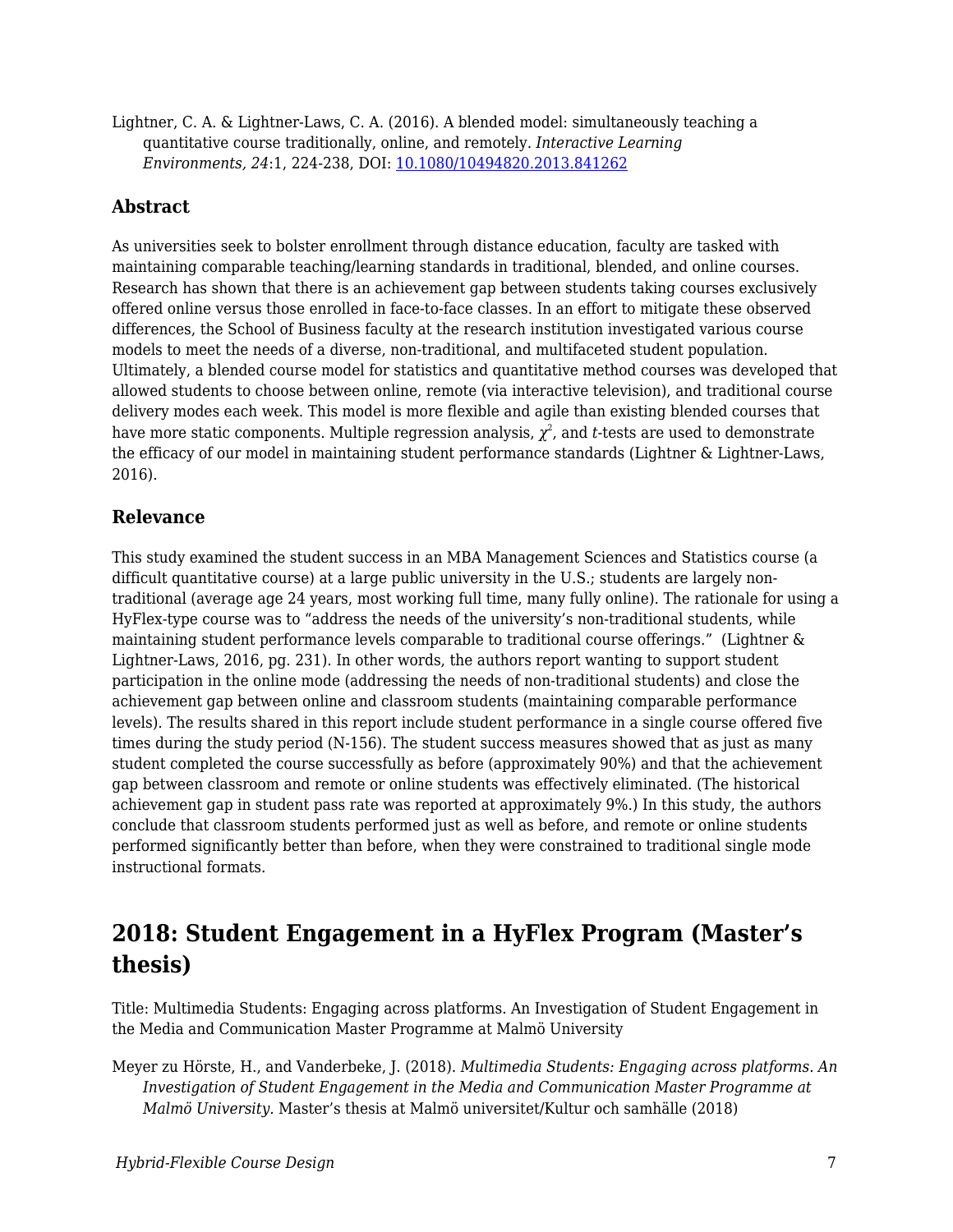This thesis investigates student engagement in the Media and Communication Programme at Malm $\tilde{A}$ T University through the lens of audience- as well as learning theories. It has two main aims: Building a systematized theoretical framework to distinguish different nuances of audience activity in a crossmediatic learning environment, and exploring factors influencing student engagement in our Media and Communication Master Programme (MCS). Constructivist Grounded Theory (Charmaz 2006) with a multi-method approach for data collection is applied to gather rich data and analyse it accordingly through coding processes and constant comparison. Following social constructivism, it argues that each student, actively constructing knowledge, has her own subjective learning preference. This thesis takes a non- normative stand on the subject.

A matrix of audience activity, grounded in audience theories and developed through the collected data, is established. In a second step this is used to illustrate the concepts participation, engagement and collaboration and then further employed to examine factors influencing student engagement. Thereby, the matrix is tested, refined and further developed. Through this approach eight states a student might be situated in while studying as well as possible barriers for student engagement were identified. Factors influencing student engagement this study found are the personal situation of the student, the access Hyflex education allows, possibilities and challenges of physical and virtual learning spaces, the interaction between teachers and students, the structure of the programme and how students are connected with each other.

By looking at student engagement in a media rich environment from an audience- as well as education-angle this thesis expands existing research. It presents influencing factors for student engagement. More importantly the theoretical model is a useful tool to investigate different kinds of student activities and to develop educational media tools. It could also be transferred to research other audiences (Meyer zu Hörste & Vanderbeke, 2018).

#### **Relevance**

This study explores student engagement in a Hybrid-Flexible environment from not only a learning lens, but also from an audience lens, describing the course environment as "cross-mediatic", which may be the first use of that term to describe a learning environment. Readers may also enjoy reading through approximately 90 pages of interview transcripts produced during the study. The six factors affecting student engagement and eight situational learner states reveal the complexity of student experience within a Hybrid-Flexible course environment and provide a sound theoretical foundation from which to build more understanding in our field through extended research in these areas.

# **2018: Student Perceptions of Community of Inquiry (Doctoral Dissertation)**

Title: Differences in Students' Perceptions of the Community of Inquiry in a Blended Synchronous Delivery Mode

Lafortune, A. M. (2018). *Differences in Students' Perceptions of the Community of Inquiry in a Blended Synchronous Delivery Mode.* Université de Sherbrooke Dissertation.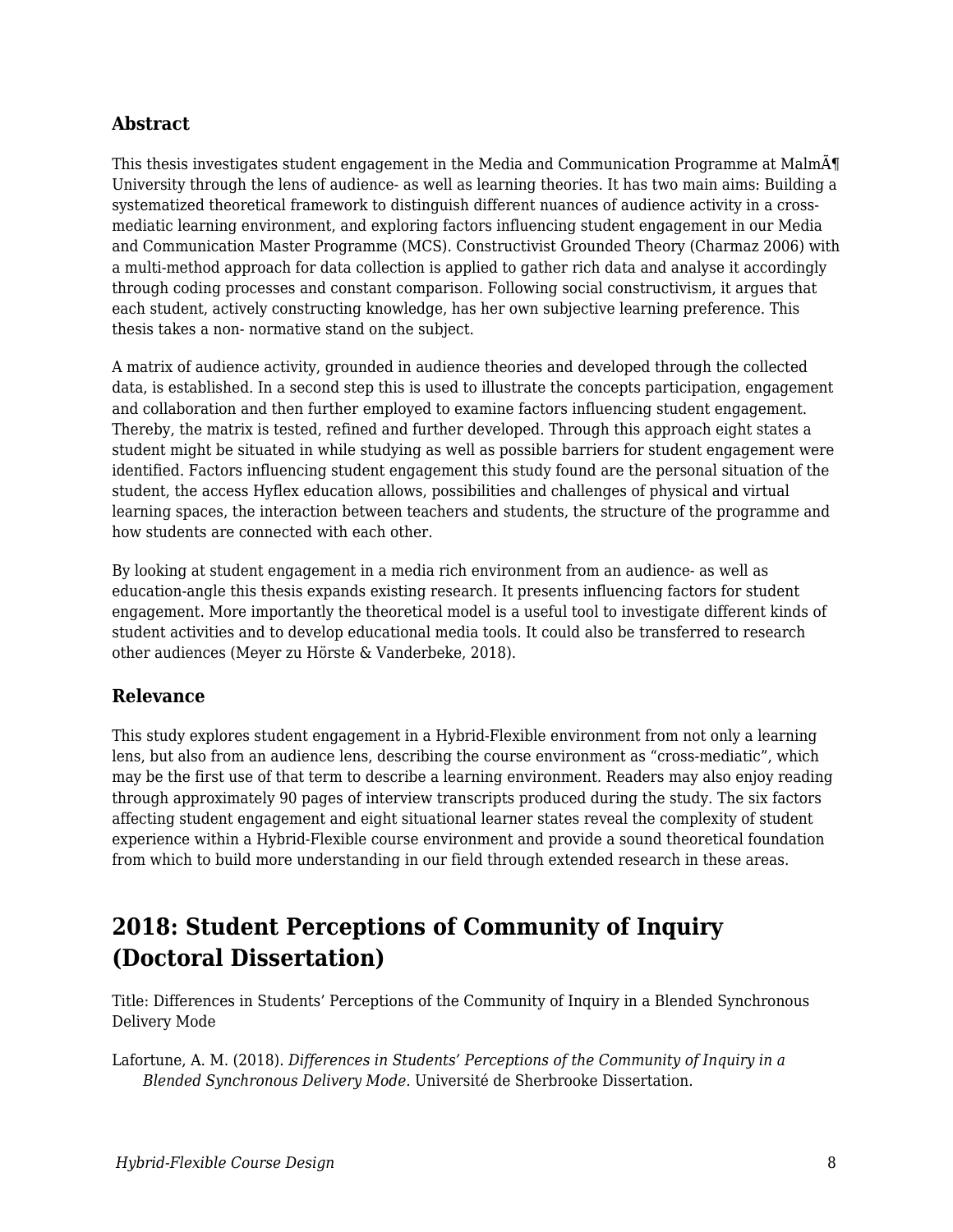The blended synchronous delivery mode offers students flexibility to access educational opportunities. In this real-time setting, the instructor is teaching in a room with face-to-face students while other students are attending from a satellite site via an online platform. Asynchronous learning activities are also taking place, usually online. In this context, just like in any delivery mode, all students should have access to equal learning opportunities; yet, studies, including this research, have found differences in face-to-face and online students' perceptions of the community of inquiry in a blended synchronous delivery mode.

The Community of Inquiry (CoI) framework was adopted as theoretical lens for this research. Developed by Garrison and Arbaugh (2007), it suggests that there are three elements essential to an educational transaction, namely the teaching presence, the social presence and the cognitive presence. Shea and Bidjerano (2010) later added a fourth presence, the learner presence. Research reveals that students who perceive all four presences to be strong are satisfied with their educational experience; however, research also shows that in a blended learning environment, there can be a difference between face-to-face and online students' perceptions of the community of inquiry. This means that both groups can have different learning opportunities.

Given that more post-secondary institutions are turning to distance education for various reasons (flexibility, access, enrolment numbers, and program diversity), it is essential to find out whether the blended synchronous delivery mode (BSDM) affects students' perceptions of the CoI. This research lays the foundation for a Master's thesis research project on students' different perceptions of the CoI in a BSDM. We examine the underlying principles of effective pedagogy, such as social constructivism and the CoI, the different distance course delivery modes available, and their advantages and challenges. The literature review on face to face (F2F) and satellite students enrolled in a non-F2F course reveals that both groups may have a different perception of the CoI presences. To verify this hypothesis, a study was conducted at the Cégep de la Gaspésie et des Îles (CGÎM). Over the winter 2017 semester, participants enrolled in three different courses taught in the BSDM mode in the nursing program at the CGÎM answered a questionnaire measuring their perceptions of the four CoI presences. The questions helped gather both quantitative and qualitative data for the mixedmethods study detailed in this proposal. From a total of 45 participants, 20 were attending their course in person while 25 were at a satellite site.

Using a mixed approach, this research measured and analyzed differences in face-to-face and online students' perceptions of the community of inquiry in a blended synchronous delivery mode. To measure students' perceptions of the four presences, we used a questionnaire elaborated by Garrison, Anderson and Archer (2000) and later revised by Shea and Bidjerano (2010). Four specific research questions were addressed. First, we looked at whether face-to-face and online students had a different perception of the distinctive elements of the teaching presence. Then, we looked at whether face-to-face and online students had a different perception of the distinctive elements of the social presence. Third, we looked at whether face-to-face and online students had a different perception of the distinctive elements of the cognitive presence. Finally, we looked at whether faceto-face and online students had a different perception of the distinctive elements of the learner presence. We examined both overall scores for each presence, as well as the distinctive elements of each of the four presences.

For the first research question, we found that face-to-face participants perceived a stronger teaching presence. More specifically, they felt that the instructor better communicated course topics and due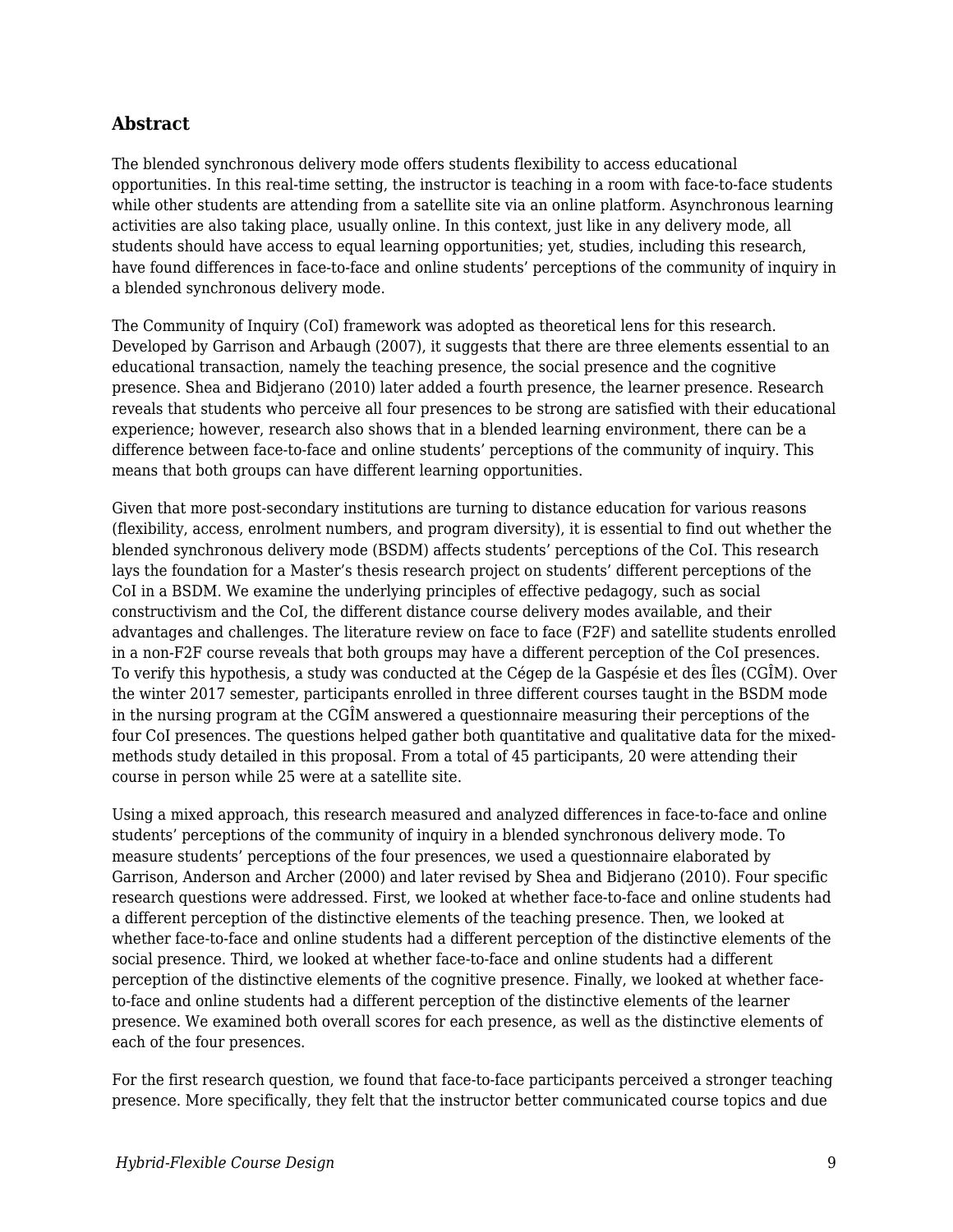dates, that they helped them learn and provided helpful feedback. No statistical difference was found for the second research question. Our third research question revealed that face-to-face students felt more motivated to explore content-related topics than the online students, while students at the satellite site found that online discussions helped them appreciate different perspectives more than face-to-face students did. The fourth research question revealed that face-to-face students know how to evaluate the quality of their work, are aware of their strengths as well as weaknesses in a learning context, and take the time to review the material related to the work to be done - more than online students do.

The results of this research suggest that in a blended synchronous delivery mode, face-to-face and students at a satellite site can have different perceptions of the four presences. This means that this type of delivery mode does not necessarily offer both groups equal learning opportunities. The teachers' and students' comments provide rich insight on why this may be. More work should be done on the relationship between this delivery mode and the community of inquiry. Further research may examine the emotional presence, and the relationship between the Cognitive Load Theory and the blended synchronous delivery mode. Finally, the questionnaire based on the Community of Inquiry framework elaborated in Garrison et al. (2000) and later revised by Shea and Bidjerano (2010) could be used in professional development; for example, in instances of teacher training (Lafortune, 2018).

#### **Relevance**

The abstract above summaries the major findings presented in this study. Perhaps the greatest relevance to those considering or implementing HyFlex courses in the blended synchronous format (aka. BSDM) is the in-depth look at design factor designed to support the establishment of an effective community of inquiry in the learning setting (course). Many of the design elements reported were effective, but additional suggestions for further design enhancement are also provided.

### **2015: First Generation Students in HyFlex Courses (Doctoral Dissertation)**

Title: A Quantitative Inquiry into First Generation Students' Readiness for Distance Education.

Love, S. (2015). *A Quantitative Inquiry into First Generation Students' Readiness for Distance Education*. n.p.: ProQuest Dissertations Publishing.

#### **Abstract**

First Generation Students (FGS) enrollment in post-secondary universities and colleges has increased. Many of the First Generation Students also enroll in distance education courses because of the flexibility and conveniences distance education courses provide. But are FGS ready to take distance education courses? Do FGS have the same level of non-cognitive skills and attributes as their Non-First Generation Student counterparts? This quantitative study sought to examine FGS student readiness for distance learning courses. Based on the results, recommendations for Administrators, Faculty and instructional designers were provided (Love, 2015).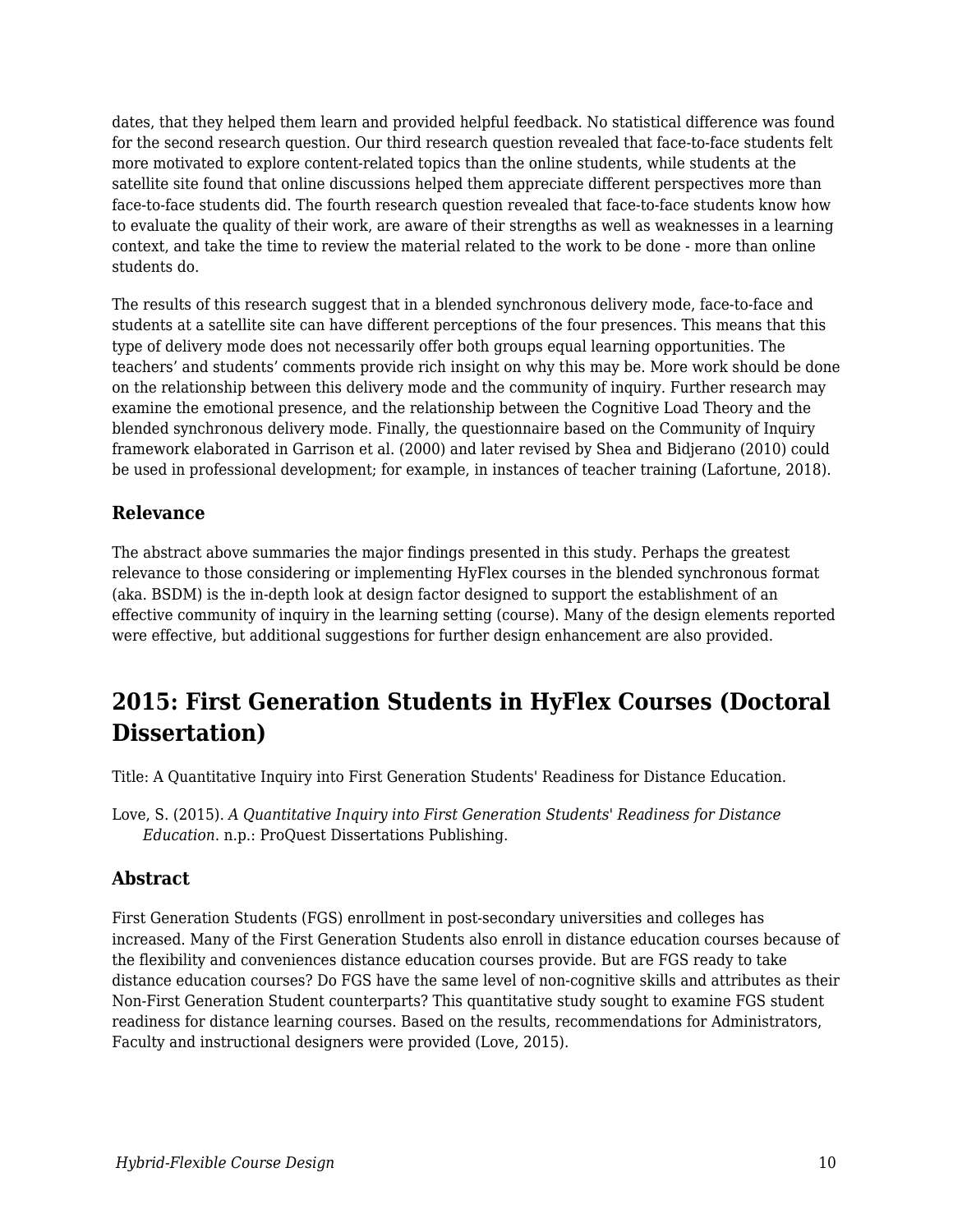#### **Relevance**

This study attempts to answer three questions in the general context of online and/or hybrid courses, including the specific context of HyFlex courses (N courses = 903). The primary measure used to assess student readiness was the SmarterMeasure™ student readiness indicator.

The three research questions are:

- 1. How do First Generation Students (FGS) and non-FGS differ in terms of student readiness?
- 2. What relationship is there between student readiness and success in online and/or hybrid courses?
- 3. How do FGS and non-FGS differ in terms of the relationship between student readiness and success in online and/or hybrid courses?

One of the most interesting findings in this study is the difference between correlation results between online and hybrid course types with several factors in the SmarterMeasure indicator and those between the HyFlex course type and the same factors. In general, the HyFlex course correlations were much less likely to be significant than those of the online or hybrid course types. The implication of this may be that the HyFlex course type supports students more broadly (a wider range of student preparation states) since it provides for both in-class, online and a unique hybrid chosen by each student.

# **2019: Student Equity and Engagement in a HyFlex Course (Book chapter)**

Title: Challenges of Student Equity and Engagement in a HyFlex Course.

Binnewies, S., Wang, Z. (2019) Challenges of Student Equity and Engagement in a HyFlex Course. In C. Allan, C. Campbell, and J. Crough (Eds.) *Blended Learning Designs in STEM Higher Education: Putting* Learning First (pp. 209-230). Singapore: Springer Nature

#### **Abstract**

HyFlex courses are characterised by a mixture of online and face-to-face learning components. In particular, students are allowed to choose to complete any part of the course in online and/or face-toface mode. Such courses arguably provide the highest flexibility for student learning, but also pose a number of challenges to learning design. These include not only the ones inherent to online instruction and face-to-face instruction but also those of creating equitable alignment between the two modes to achieve the same learning outcomes. In this chapter, we report on the insights drawn from designing and delivering a second-year undergraduate information technology course on two campuses, in which students could complete any learning activity and assessment online or face-toface. We describe our approach to support student engagement, group work and a peer review in HyFlex mode, and some challenges we faced to match learning designs to available technology. We evaluated our teaching components according to student participation and their quantitative and qualitative feedback. We found that most students appreciated the HyFlex mode delivery and while our approach was shown to be effective, it was in some way constrained by the technology available (Binneweis & Wang, 2019).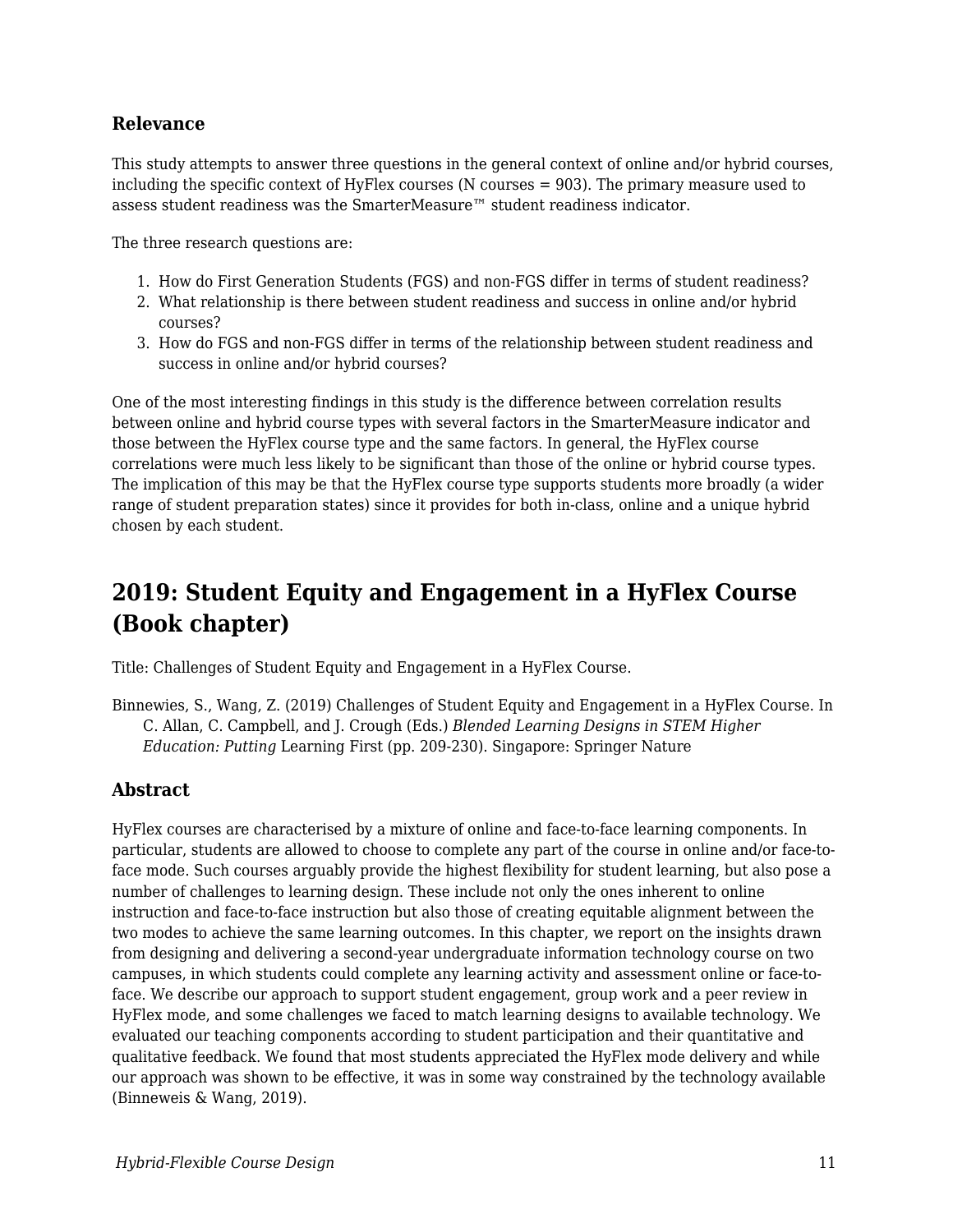#### **Relevance**

This study reports the HyFlex course design used at two campuses of an Australian university, emphasizing the design factors and instructional practices implemented to assure student equity (given the opportunity to achieve equivalent learning outcomes) and student engagement in the learning process. Gathering information from course (presumably LMS) logs and, most substantially, student surveys, the study concludes that the design presented was effective in achieving goals of student equity and engagement as defined by the authors and reported by students.

### **2019: Student Perceptions of HyFlex Courses**

Title: La perspective étudiante sur la formation comodale, ou hybride flexible. [What do university students think about hybrid-flexible, or HyFlex courses?]

Gobeil-Proulx, J. (2019). La perspective étudiante sur la formation comodale, ou hybride flexible. [What do university students think about hybrid-flexible, or HyFlex courses?] *Revue internationale des technologies en pédagogie universitaire*, *16*(1), pp. 56-67. Available online: https://doi.org/10.18162/ritpu-2019-v16n1-04

#### **Abstract**

Un cours offert sous le format comodal, ou HyFlex, peut être suivi en présentiel ou à distance par les étudiants, ce qui leur permet de choisir hebdomadairement le mode qui leur convient le mieux. Il est important, pour le développement de cette offre de formation exploratoire au sein des établissements d'enseignement supérieur, d'examiner la perspective des étudiants inscrits à ces cours. Nous avons proposé un questionnaire à tous les étudiants inscrits dans 9 cours comodaux offerts dans 4 facultés différentes d'une université canadienne; 311 étudiants (N = 311) y ont répondu volontairement. Trois grands constats émergent de notre analyse : le format comodal est grandement apprécié par les étudiants; les étudiants choisissent majoritairement la formation à distance; les étudiants tendent à se familiariser avec un mode et à le garder tout au long de la session.

[English translation] A course offered in the HyFlex format can be followed face-to-face or remotely by students, which allows them to choose weekly the mode that suits them best. It is important, for the development of this exploratory offer in higher education institutions, to examine the perspective of the students enrolled in these courses. We administered a questionnaire to all students enrolled in 9 HyFlex courses offered at 4 different faculties of a Canadian university; 311 students ( $N = 311$ ) responded voluntarily. Three major findings emerge from our analysis: the HyFlex format is greatly appreciated by the students; most students choose distance learning; students tend to choose a modality and stay with it throughout the session (Gobeil-Proulx, 2019).

#### **Relevance**

This study reports on the self-reported perceptions of 311 students enrolled in multiple courses within multiple "faculties" in a Canadian university. The study also introduces the term "comodal" as an additional label for a Hybrid-Flexible course format. Not surprisingly, one of the findings is that "The comodal format is greatly appreciated by students." (pg. 63) This study also reports that students favored the remote (online) mode over the face-to-face mode, with 60% choosing never to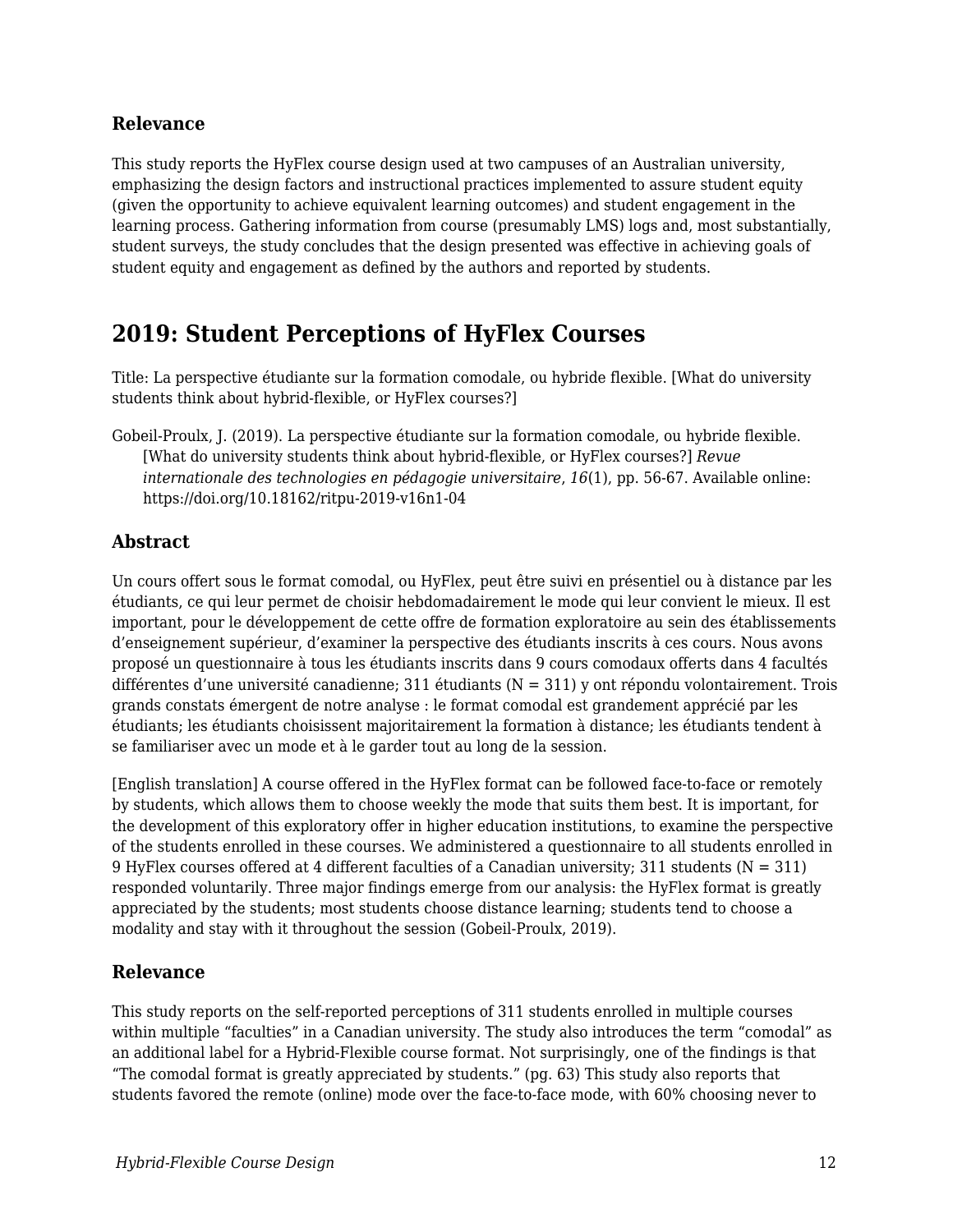attend class in person, despite occasional technical difficulties with the online technology.

The study also found that relatively few (28%) of students ever changed participation mode during the course. It seems that these students tended to find a preferred mode of participation and continued in that mode for the duration of the course.

# **2017: Literature Review for Blended Synchronous Delivery at the Graduate Level**

Title: Blended Synchronous Delivery Mode in Graduate Programs: A Literature Review and Its Implementation in the Master Teacher Program.

Lakhal, S., Bateman, D. & Bédard, J. (2017). Blended Synchronous Delivery Mode in Graduate Programs: A Literature Review and Its Implementation in the Master Teacher Program. *Collected Essays on Learning and Teaching 10*, pp. 47-60.

#### **Abstract**

The aim of this study is to present a narrative literature review of advantages, challenges, and conditions for the success of blended synchronous course delivery mode. For this purpose, we searched the database EditLib and analyzed 16 existing papers from 2001 to 2016. The conditions for success were operationalized in the Master Teacher Program (MTP) and its challenges were addressed in building a Blended Session Protocol. This protocol also combines lived experience. It is now used in the MTP to ensure a standardized and consistent implementation of this course delivery mode into our courses. Reviewing the literature on this delivery mode and presenting an example of its use in the MTP are important issues. From a theoretical point of view, the present study results help build a theoretical basis for future research on this course delivery mode and would enrich existing literature. From a practical point of view, this study provides administrators and higher education faculty members with guidance on how to implement such course delivery mode (Lakhal et al., 2017).

#### **Relevance**

This study provides a thorough review of published academic literature associated with a blended synchronous course format at the graduate level. Many blended synchronous formats could also be called "Hybrid-Flexible" (if student choice on format from session to session is available), so the review is useful to readers adopting or considering HyFlex implementation at their institution. The 30 studies referenced in the review provide many opportunities for learning from others' experiences.

### **2018: Synchronous Hybrid Learning Literature Review**

Title: Benefits, Challenges and Design Guidelines for Synchronous Hybrid Learning: A Systematic Literature Review.

Detienne, L., Raes, A. & Depaepe, F. (2018). Benefits, Challenges and Design Guidelines for Synchronous Hybrid Learning: A Systematic Literature Review. In T. Bastiaens, J. Van Braak, M.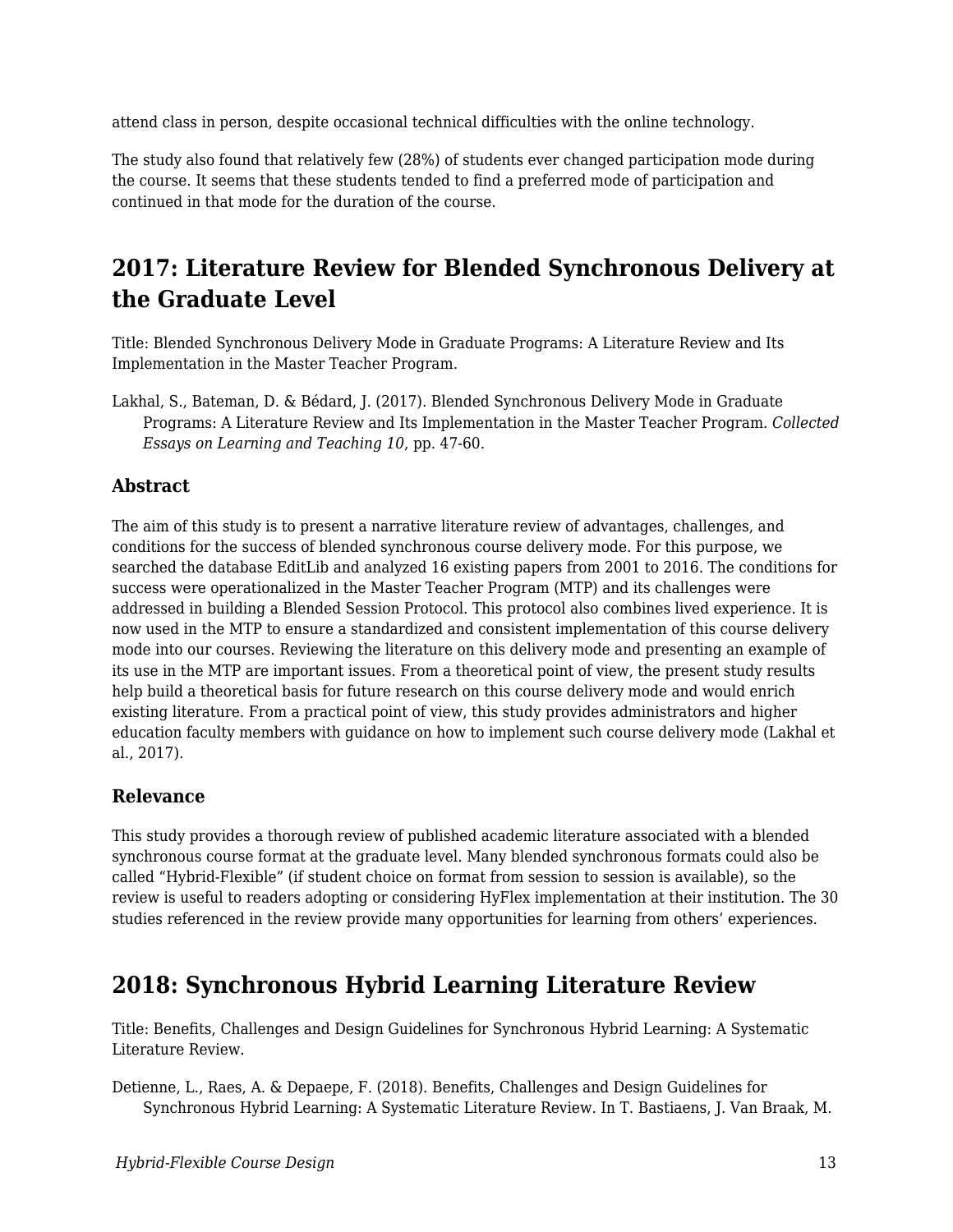Brown, L. Cantoni, M. Castro, R. Christensen, G. Davidson-Shivers, K. DePryck, M. Ebner, M. Fominykh, C. Fulford, S. Hatzipanagos, G. Knezek, K. Kreijns, G. Marks, E. Sointu, E. Korsgaard Sorensen, J. Viteli, J. Voogt, P. Weber, E. Weippl & O. Zawacki-Richter (Eds.), *Proceedings of EdMedia: World Conference on Educational Media and Technology* (pp. 2004-2009). Amsterdam, Netherlands: Association for the Advancement of Computing in Education (AACE). Retrieved June 20, 2019 from [https://edtechbooks.org/-woe.](https://www.learntechlib.org/primary/p/184440/)

#### **Abstract**

More and more universities invest in technology-enhanced learning which raises the question of how these environments need to be shaped. A specific type are synchronous hybrid learning environments in which face-to-face and remote students receive simultaneous and synchronous instruction. These new settings ask for a redefinition of the instructional design. Unfortunately, there is lacking research that outlines design principles, which is why teachers are still struggling with the implementation. Boelens, De Wever and Voet (2017) put forth key challenges and guidelines for blended learning in general, but this study specifically focuses on synchronous hybrid learning, which has not yet been investigated in the field. This paper reports on a systematic review in progress. Based on preliminary results, we can state that most studies deliver benefits and challenges which often result in some design guidelines. Given the limited amount of studies on synchronous hybrid learning, there is need for further research (Detienne et al., 2018).

#### **Relevance**

This study presents a thorough review of the existing literature (in 2018) on the blended synchronous course format. Almost two dozen studies are reviewed. Blended synchronous formats are similar to, and often the same in essence as Hybrid-Flexible designs, though in some there is no substantial flexibility (students may not have the freedom to choose participation mode) and many may not include a designed path for asynchronous learners.

# **2020: Comparing Student Learning and Satisfaction between Traditional and HyFlex Delivery (Doctoral Dissertation)**

Title: Traditional, Online or Both? A Comparative Study of University Student Learning and Satisfaction Between Traditional and Hyflex Delivery Modalities

Rhoads, D. D. (2020). *Traditional, Online or Both? A Comparative Study of University Student Learning and Satisfaction Between Traditional and Hyflex Delivery Modalities.* Dissertation Concordia University Irvine, 2020, 148; 27995688. Available online: [https://edtechbooks.org/-Sdh](https://pqdtopen.proquest.com/pubnum/27995688.html)

#### **Abstract**

The purpose of this mixed method causal comparative and phenomenological study was to discover and examine the impact, if any, of 16-week traditional and five-week Hyflex delivery modalities on student learning and satisfaction within undergraduate courses. Quantitative satisfaction data was collected through a Likert survey as well as through data extraction from the institution's student information system. Qualitative data was collected from students through open ended survey questions as well as from select faculty through interviews. For each of the two hypotheses,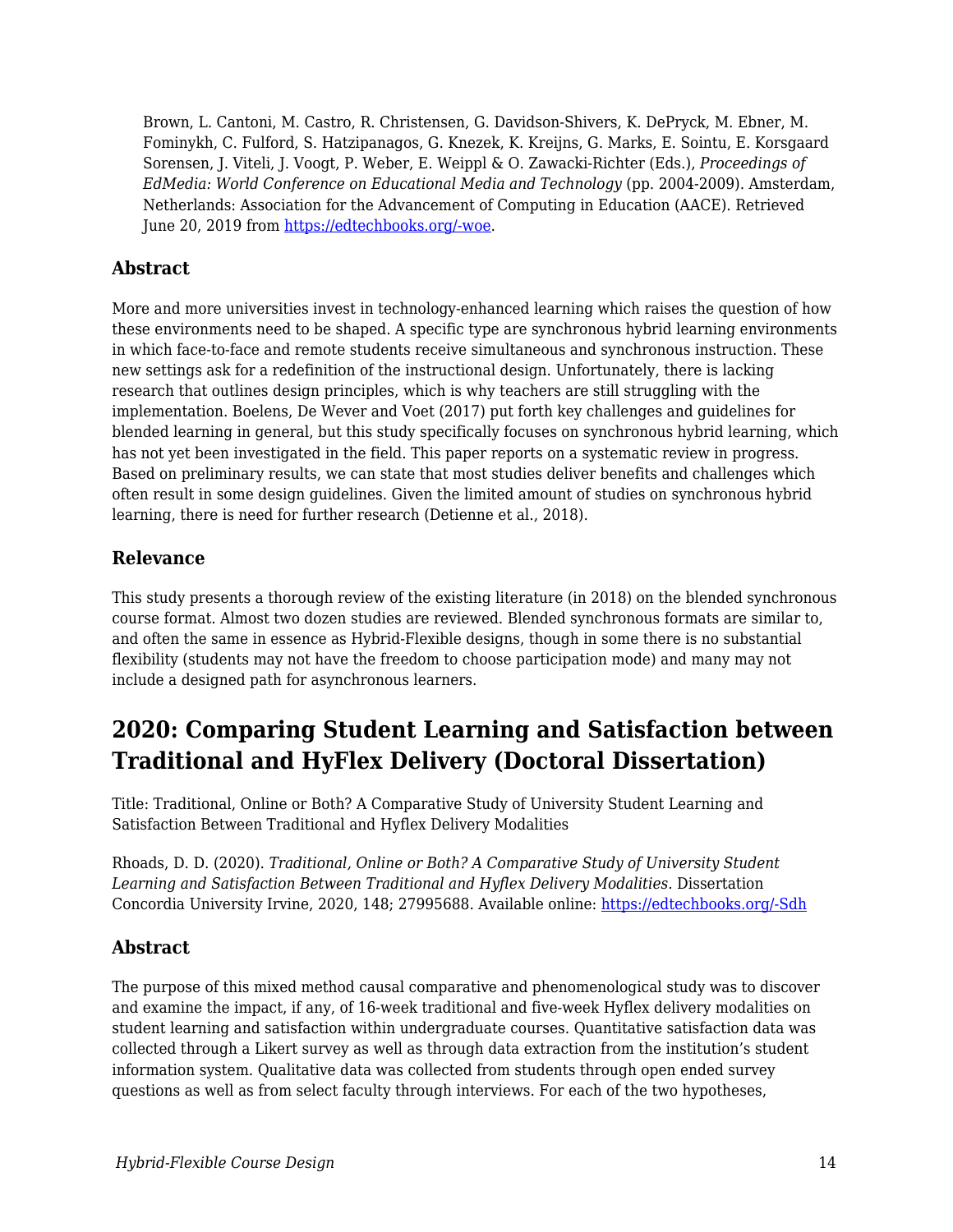statistical analysis was presented through descriptive statistics as well as through comparative analysis. The quantitative analysis was followed by qualitative analysis that explored themes and patterns that emerged.

The participants in this study included a total purposive sample of eighty-one students from fifteen undergraduate courses, offered in the traditional and non-traditional programs of a small private college in Southern California, and offered over the course of five academic semesters. While statistical findings on student performance/learning did not reveal a significant difference between course delivery modalities in the area of final grade average, statistical findings did reveal a significant difference between course delivery modality and student satisfaction in the area of two distinct measures of student satisfaction. Additionally, non- statistical findings reflected a positive relationship between course attendance flexibility and student satisfaction.

#### **Relevance**

This study presents a comparison of student learning outcomes and self-reported student satisfaction in 15 courses over a multi-year period, providing evidence of the success of this institution's HyFlex course program. This report provides a comprehensive explanation of the HyFlex course design as compared to the traditional course. In addition, since this is a dissertation report, a substantial review of relevant literature is included with in-depth discussion of the fundamental principles of HyFlex design.

This study is also described in Chapter 3.9 of this volume, In that report, additional evidence for institutional cost savings (real and prospective) is provided and explained.

**For more studies associated with Hybrid-Flexible Course Design, see [Appendix A:](http://edtechbooks.org/hyflex/biblio/) [Bibliography of Hybrid-Flexible Literature \(by any name\)](http://edtechbooks.org/hyflex/biblio/)**